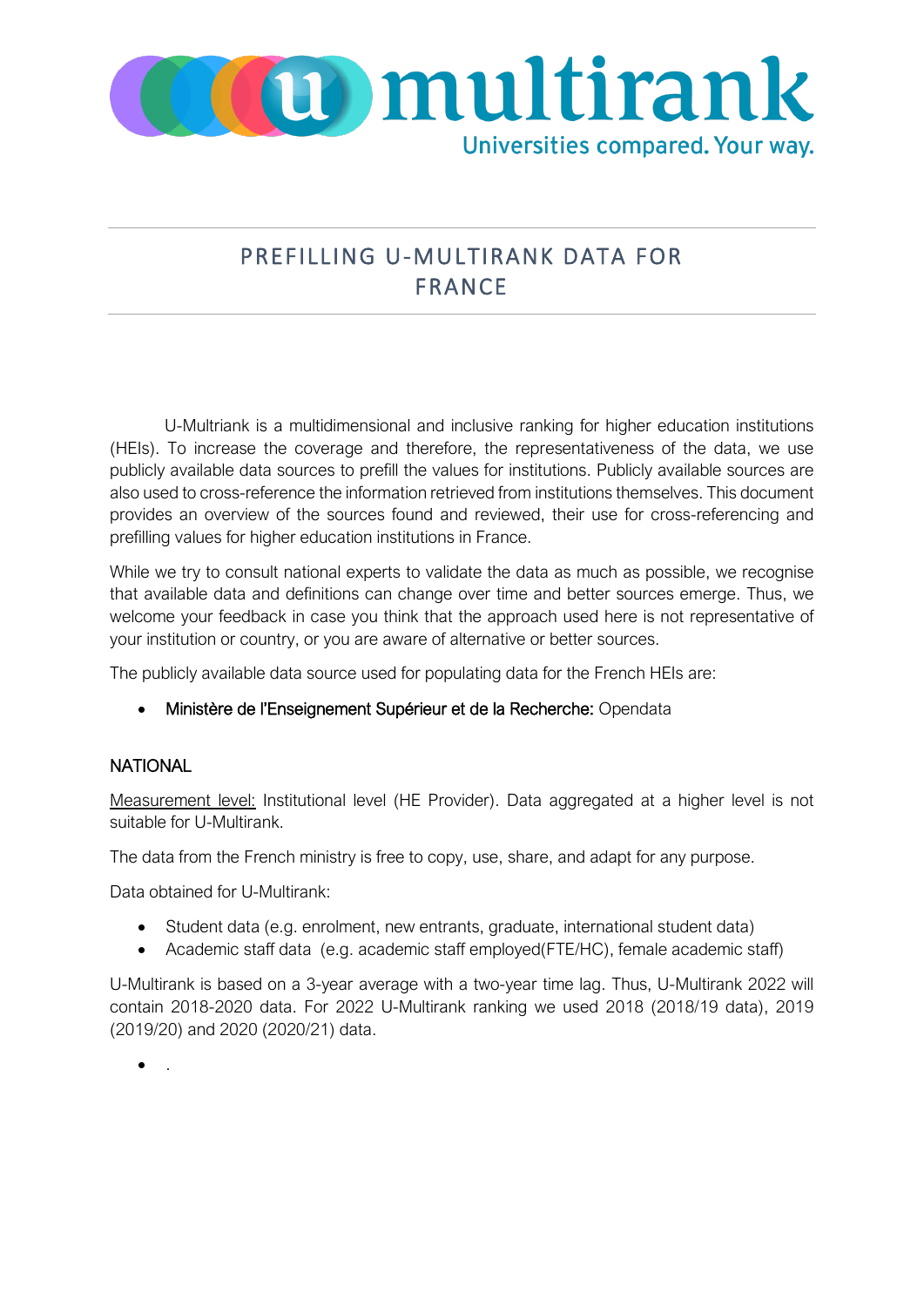

## APPENDIX

| <b>U-Multirank</b>             | Data element                               | <b>Mapped element</b>                                                                                  |
|--------------------------------|--------------------------------------------|--------------------------------------------------------------------------------------------------------|
| <b>Question</b>                |                                            |                                                                                                        |
| Q1: Name                       | Legal name of the<br>institution           |                                                                                                        |
|                                | English name to appear in<br>U-Multirank   |                                                                                                        |
| Q2: General<br>characteristics | Type of institution:                       |                                                                                                        |
|                                | Public/ private character:                 | <b>WHED</b>                                                                                            |
|                                | Foundation year of<br>current institution: | <b>WHED</b>                                                                                            |
| Q3: Contact                    | Contact person first<br>name:              |                                                                                                        |
|                                | Contact person last<br>name:               | Institution website                                                                                    |
|                                | Position / Unit:                           | Institution website                                                                                    |
|                                | E-mail                                     | Institution website                                                                                    |
| Q4:                            |                                            | Source: fr-esr-sise-effectifs-d-etudiants-inscrits-esr-public                                          |
| <b>Programmes</b>              |                                            | Selection:<br>Short: {DAEU}, [CPGEINT]                                                                 |
|                                |                                            | Bachelor: [SANTE_PARAMEDICAL] [LIC_L_AUT] [AUTRES_FORM] [SANTE_INFIRMIER] [LIC_PRO] [DUT]              |
|                                |                                            | [LIC_L_LAS] [SANTE_PACES] [SANTE_PASS] [CAPA] [LIC_L]                                                  |
|                                |                                            | Master i: [SANTE AUTRES FORM] [ING] [DU] [MAST M ENSEIGNEMENT]                                         |
|                                |                                            | Master_ii: [MAST_M_AUTRES]                                                                             |
|                                |                                            | Long first degree: [IEP]<br>PhD: [DOCT] [HDR]                                                          |
| Q5: Students                   | Students enrolled                          | Source: fr-esr-sise-effectifs-d-etudiants-inscrits-esr-public                                          |
|                                |                                            | Selection:                                                                                             |
|                                |                                            | [Nombre d' étudiants inscrits] [inscriptions principales hors étudiants inscrits en parallele en CPGE] |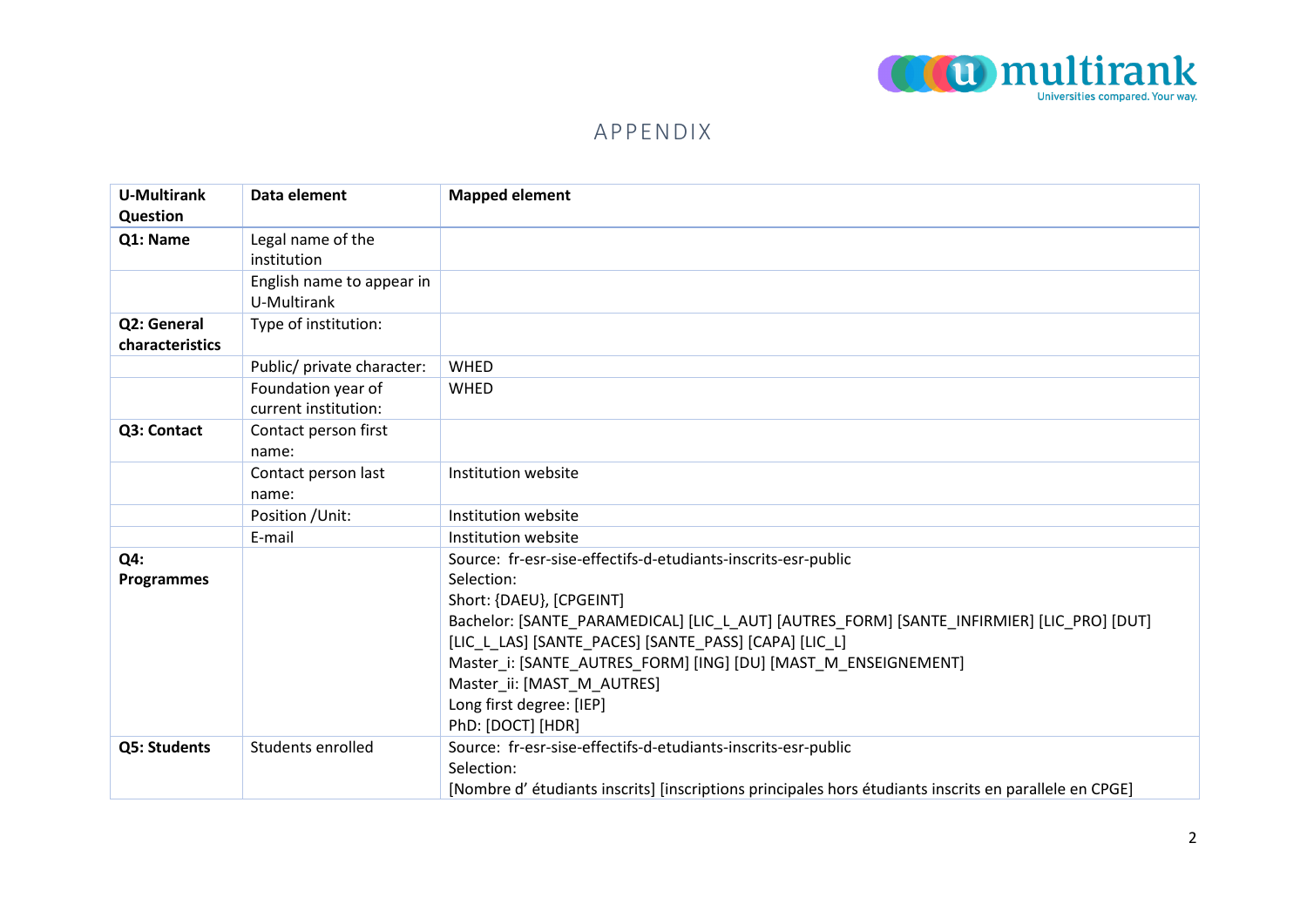

| <b>U-Multirank</b>                      | Data element                                                | <b>Mapped element</b>                                                                                                                                                                                                                                                                                                                                                              |
|-----------------------------------------|-------------------------------------------------------------|------------------------------------------------------------------------------------------------------------------------------------------------------------------------------------------------------------------------------------------------------------------------------------------------------------------------------------------------------------------------------------|
| Question                                |                                                             | All programmes                                                                                                                                                                                                                                                                                                                                                                     |
|                                         | Female students enrolled                                    | Source: fr-esr-sise-effectifs-d-etudiants-inscrits-esr-public<br>Selection:<br>[Nombre d' étudiants inscrits] [inscriptions principales hors étudiants inscrits en parallele en CPGE]<br>All programmes<br>Sexe [F]                                                                                                                                                                |
| Q6:<br><b>International</b><br>students | Foreign degree seeking<br>students                          | Source: fr-esr-sise-effectifs-d-etudiants-inscrits-esr-public<br>Selection:<br>[Nombre d' étudiants inscrits] [inscriptions principales hors étudiants inscrits en parallele en CPGE]<br>All programmes<br>Attractivité.internationale is not [Autres cas]                                                                                                                         |
| Q7: New<br>entrants                     | New entrants enrolled in<br>1st year bachelor<br>programmes | Source: fr-esr-sise-effectifs-d-etudiants-inscrits-esr-public<br>Selection:<br>Bachelor: [SANTE_PARAMEDICAL] [LIC_L_AUT] [AUTRES_FORM] [SANTE_INFIRMIER] [LIC_PRO] [DUT]<br>[LIC_L_LAS] [SANTE_PACES] [SANTE_PASS] [CAPA] [LIC_L]<br>[Nombre d' étudiants inscrits] [inscriptions principales hors étudiants inscrits en parallele en CPGE]<br>Niveau dans le.diplome [1ère année] |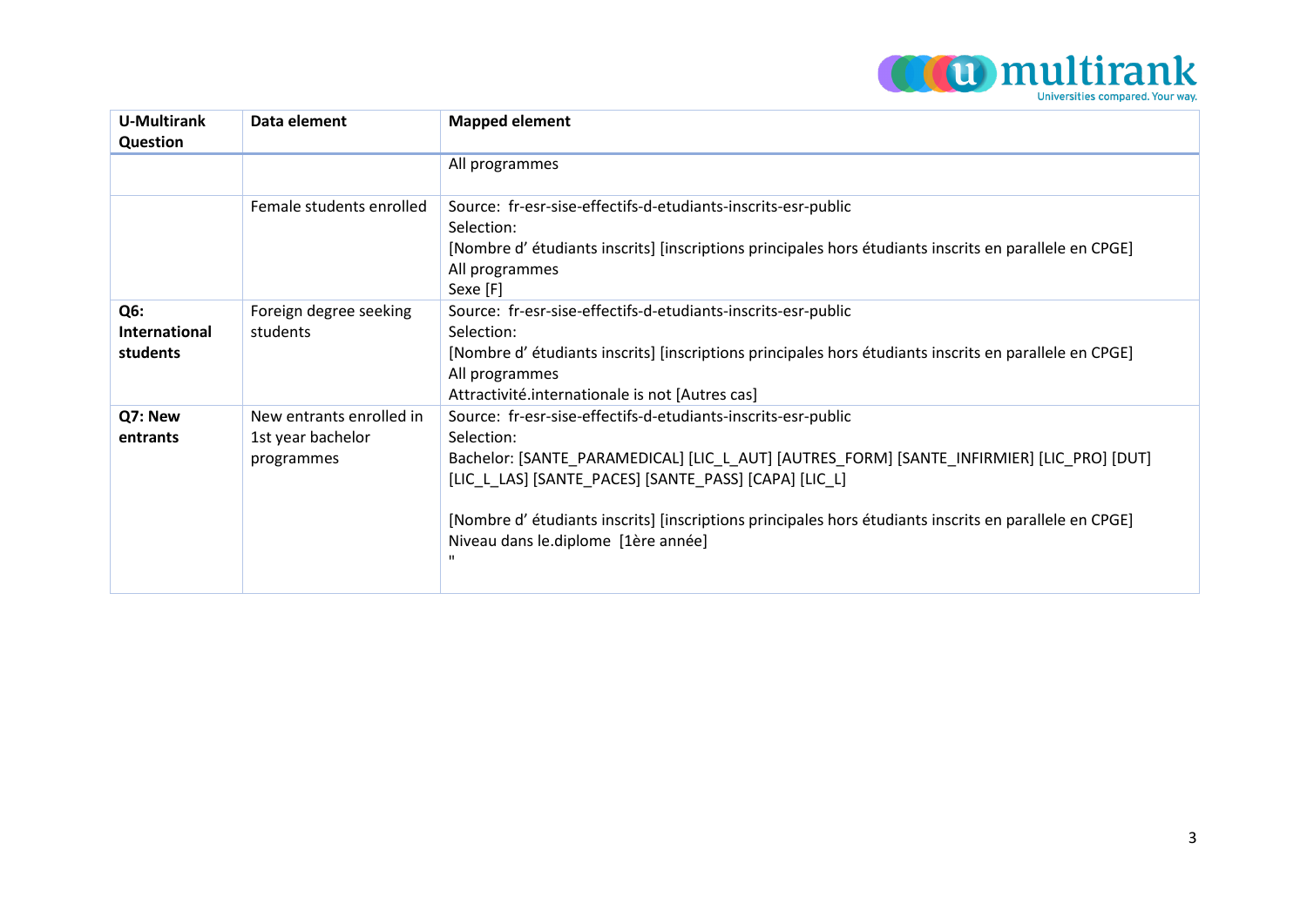

| <b>U-Multirank</b><br>Question | Data element                                              | <b>Mapped element</b>                                                                                                                                                                                                                                                                                                        |
|--------------------------------|-----------------------------------------------------------|------------------------------------------------------------------------------------------------------------------------------------------------------------------------------------------------------------------------------------------------------------------------------------------------------------------------------|
|                                | New entrants enrolled in<br>1st year master<br>programmes | Source: fr-esr-sise-effectifs-d-etudiants-inscrits-esr-public<br>Selection:<br>Master_i: [SANTE_AUTRES_FORM] [ING] [DU] [MAST_M_ENSEIGNEMENT]<br>Master_ii: [MAST_M_AUTRES]<br>[Nombre d' étudiants inscrits] [inscriptions principales hors étudiants inscrits en parallele en CPGE]<br>Niveau dans le.diplome [1ère année] |
| Q9: Graduates                  | Short degree                                              | Source: fr_esr_sise_diplomes_delivres_esr_public<br>Selections:<br>Nombre de diplômes délivrés<br>Short: {DAEU}, [CPGEINT]                                                                                                                                                                                                   |
|                                | Bachelor                                                  | Source: fr_esr_sise_diplomes_delivres_esr_public<br>Selections:<br>Nombre de diplômes délivrés<br>Bachelor: [SANTE_PARAMEDICAL] [LIC_L_AUT] [AUTRES_FORM] [SANTE_INFIRMIER] [LIC_PRO] [DUT]<br>[LIC_L_LAS] [SANTE_PACES] [SANTE_PASS] [CAPA] [LIC_L]                                                                         |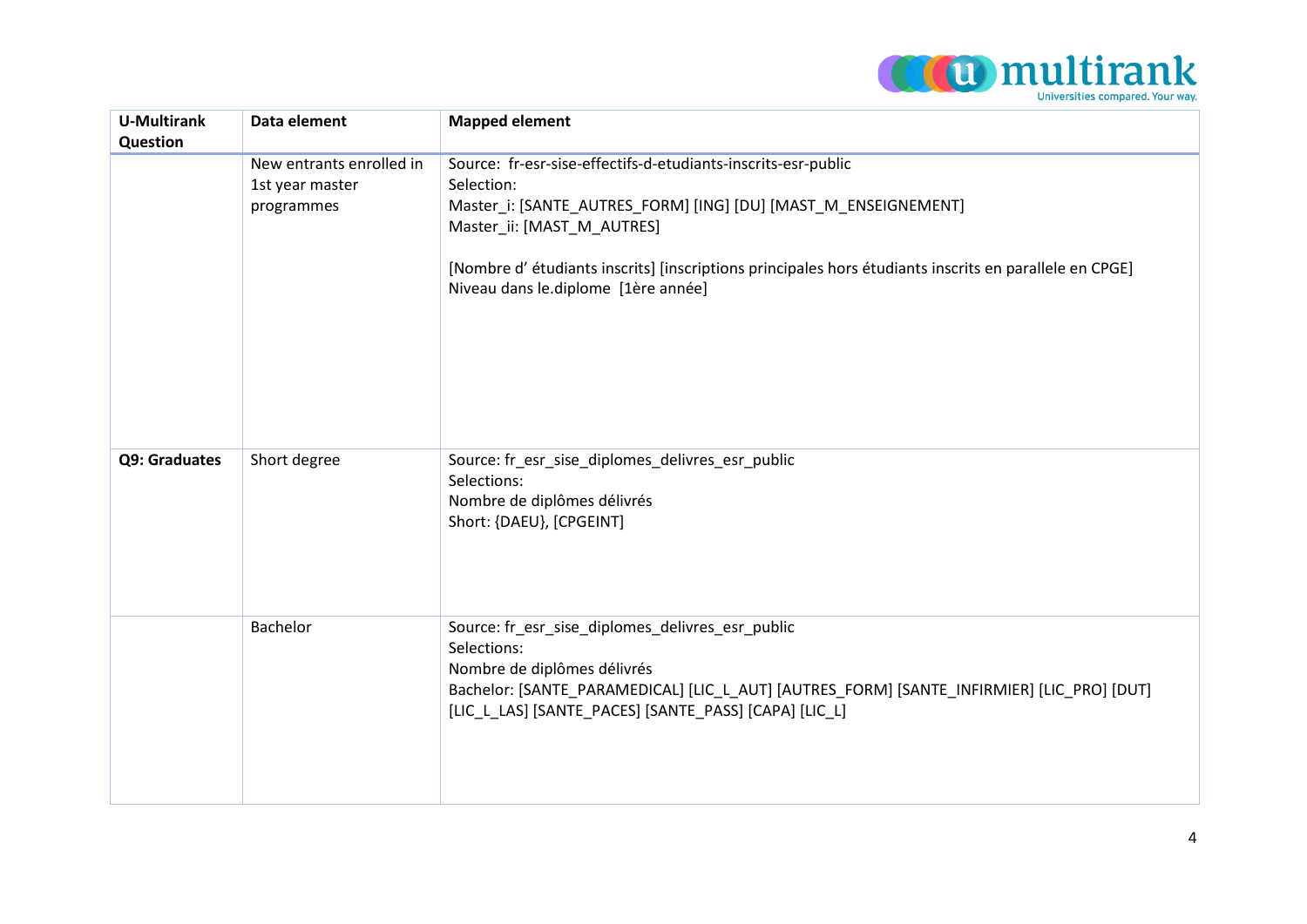

| U-Multirank<br>Question | Data element | <b>Mapped element</b>                                                                                                                                                                          |
|-------------------------|--------------|------------------------------------------------------------------------------------------------------------------------------------------------------------------------------------------------|
|                         |              |                                                                                                                                                                                                |
|                         | Master       | Source: fr_esr_sise_diplomes_delivres_esr_public<br>Selections:<br>Nombre de diplômes délivrés<br>Master_i: [SANTE_AUTRES_FORM] [ING] [DU] [MAST_M_ENSEIGNEMENT]<br>Master_ii: [MAST_M_AUTRES] |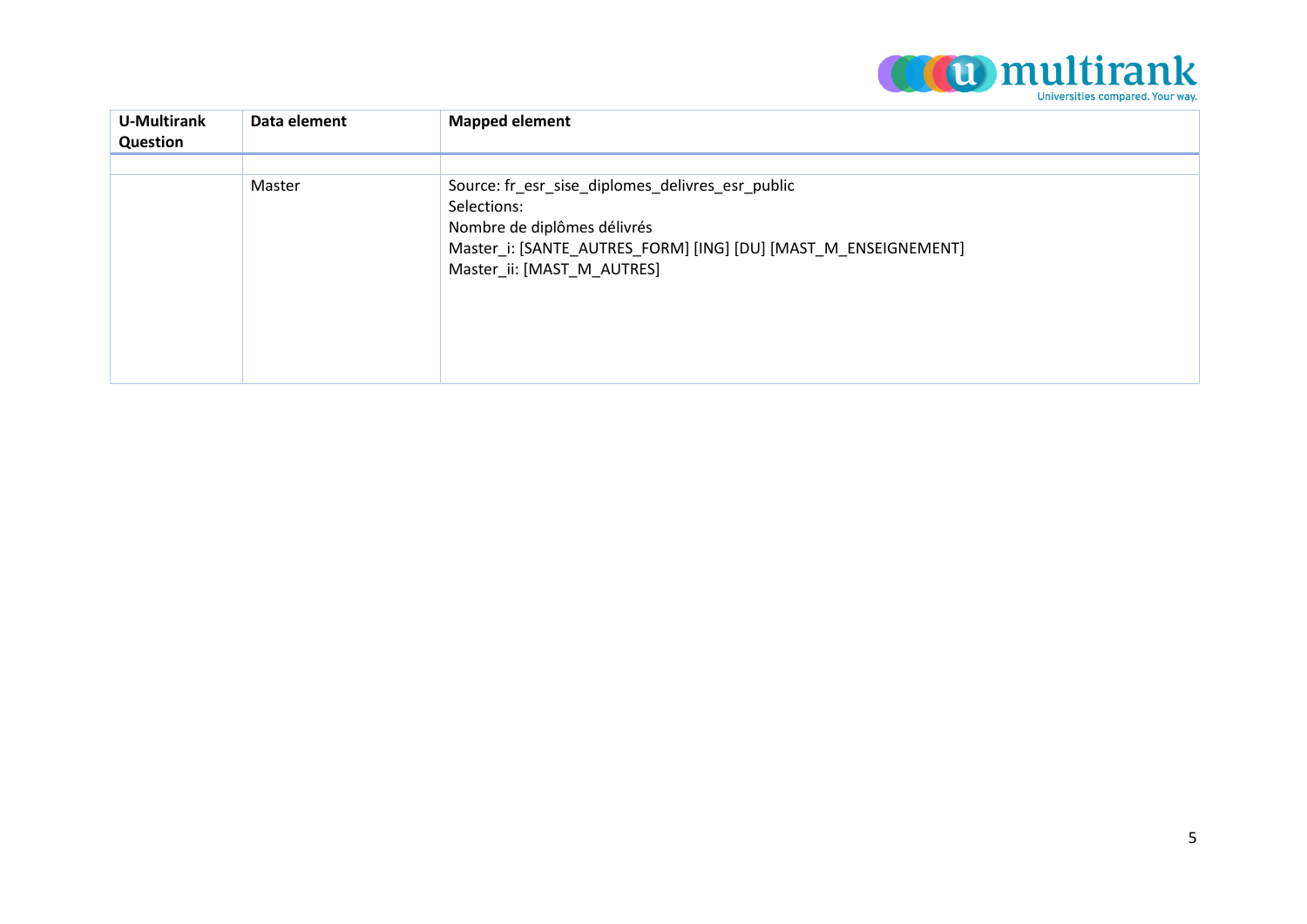

| <b>U-Multirank</b>         | Data element        | <b>Mapped element</b>                                                                                                                                                                     |
|----------------------------|---------------------|-------------------------------------------------------------------------------------------------------------------------------------------------------------------------------------------|
| Question                   |                     |                                                                                                                                                                                           |
|                            | Doctorate/Phd       | Source: fr_esr_sise_diplomes_delivres_esr_public<br>Selections:<br>Nombre de diplômes délivrés<br>PhD: [DOCT] [HDR]                                                                       |
| Q10: Graduates<br>by field | Education           | Source: fr_esr_sise_diplomes_delivres_esr_public<br>Selections:<br>Nombre de diplômes délivrés<br>SECT_DISCIPLINAIRE_r [34]                                                               |
|                            | Humanities and arts | Source: fr_esr_sise_diplomes_delivres_esr_public<br>Selections:<br>Nombre de diplômes délivrés<br>SECT_DISCIPLINAIRE_r ["26", "27","29", "30", "31", "66", "67"]<br>DISCIPLINE r "04" "05 |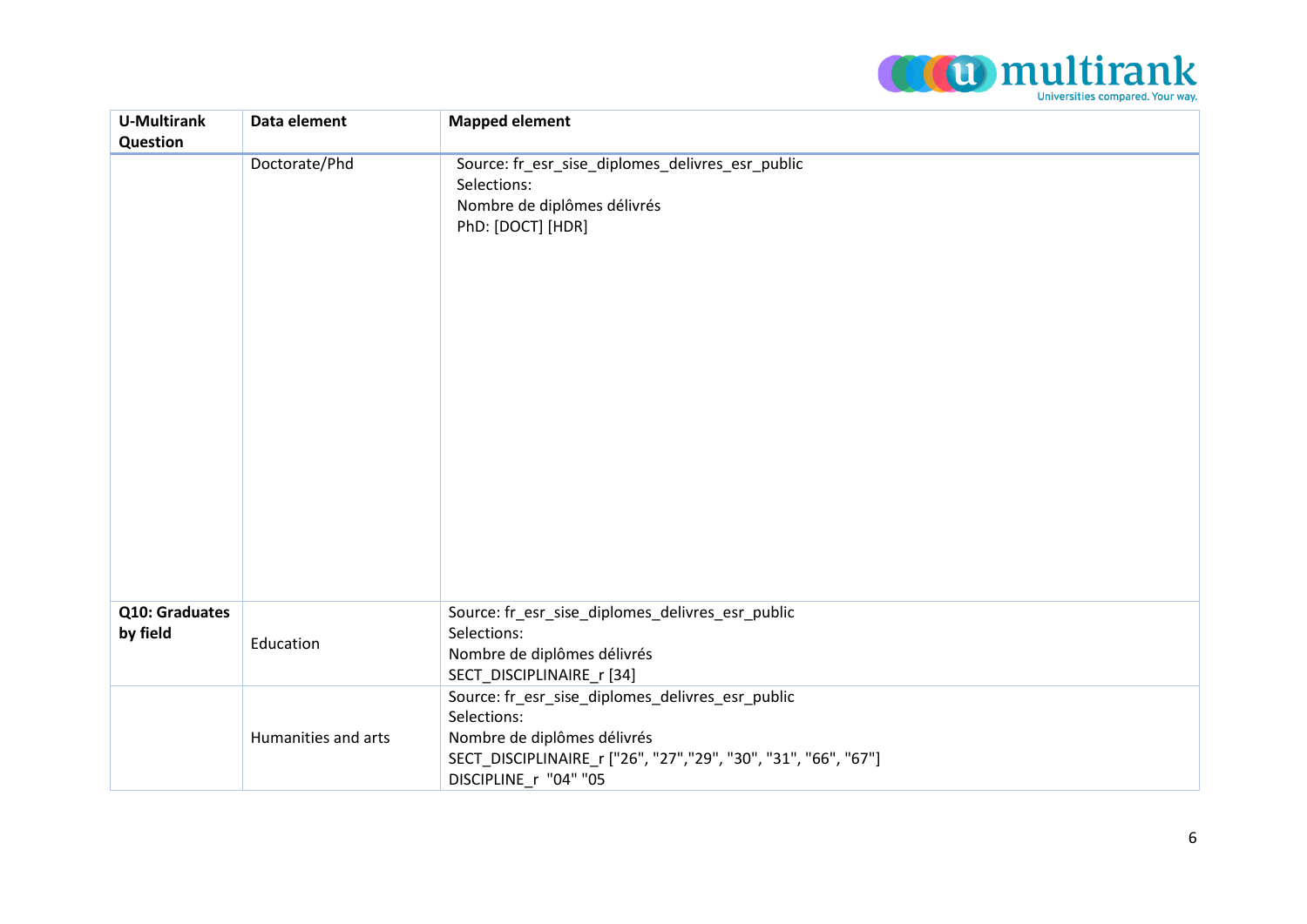

| <b>U-Multirank</b><br>Question | Data element                                      | <b>Mapped element</b>                                                                                                                                                                 |
|--------------------------------|---------------------------------------------------|---------------------------------------------------------------------------------------------------------------------------------------------------------------------------------------|
|                                | Social sciences                                   | Source: fr_esr_sise_diplomes_delivres_esr_public<br>Selections:<br>Nombre de diplômes délivrés<br>SECT_DISCIPLINAIRE_r ["28", "32","33", "35", "37", "38", "40", "66"]                |
|                                | <b>Business and law</b>                           | Source: fr esr sise diplomes delivres esr public<br>Selections:<br>Nombre de diplômes délivrés<br>SECT_DISCIPLINAIRE_r ["36", "39","61", "62", "63"]                                  |
|                                | Natural science,<br>mathematics and<br>statistics | Source: fr esr sise diplomes delivres esr public<br>Selections:<br>Nombre de diplômes délivrés<br>SECT_DISCIPLINAIRE_r ["01", "02","03", "04", "43", "68", "70"]<br>DISCIPLINE r "09" |
|                                | Information and<br>communication<br>technologies  | Source: fr esr sise diplomes delivres esr public<br>Selections:<br>Nombre de diplômes délivrés<br>SECT_DISCIPLINAIRE_r ["14", "42"                                                    |
|                                | Engineering,<br>manufacturing and<br>construction | Source: fr esr sise diplomes delivres esr public<br>Selections:<br>Nombre de diplômes délivrés<br>SECT_DISCIPLINAIRE_r [11", "12","13", "15", "16", "41"                              |
|                                | Agriculture forestry,<br>fisheries and veterinary | Source: fr esr sise diplomes delivres esr public<br>Selections:<br>Nombre de diplômes délivrés<br>SECT DISCIPLINAIRE r ["16", "69"                                                    |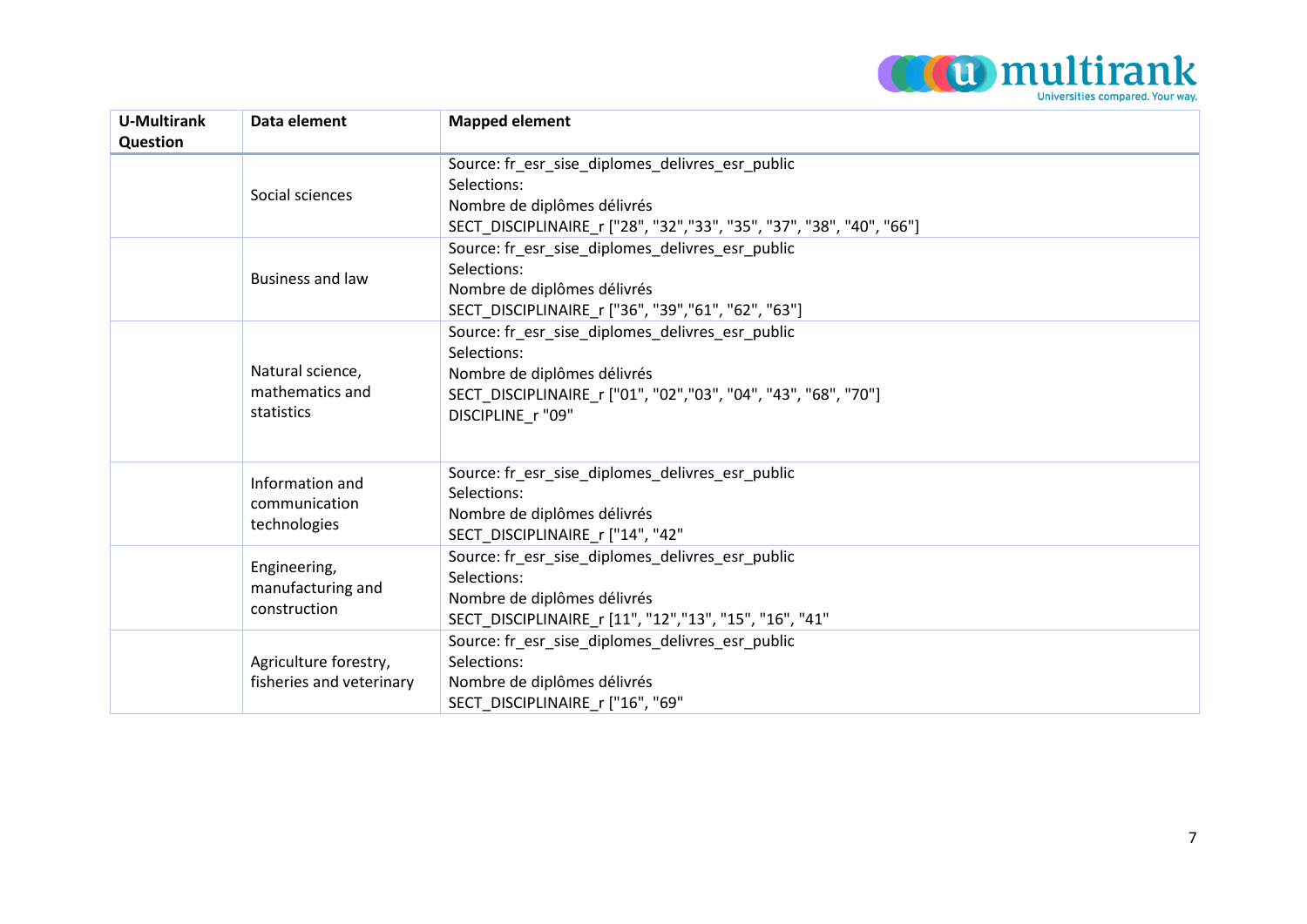

| <b>U-Multirank</b><br>Question | Data element                                       | <b>Mapped element</b>                                                                                                                                   |
|--------------------------------|----------------------------------------------------|---------------------------------------------------------------------------------------------------------------------------------------------------------|
|                                | Health and social welfare                          | Source: fr_esr_sise_diplomes_delivres_esr_public<br>Selections:<br>Nombre de diplômes délivrés<br>SECT_DISCIPLINAIRE_r 10", "11","12", "13", "14", "34" |
| Q14: Academic<br>staff         | Academic staff in FTEs                             |                                                                                                                                                         |
|                                | Academic staff head-<br>count                      | Source: fr-esr-enseignants-titulaires-esr-public; fr-esr-enseignants-nonpermanents-esr-<br>public<br>Selections:<br>Sum(effectif)                       |
|                                | female academic staff                              | Source: fr-esr-enseignants-titulaires-esr-public; fr-esr-enseignants-nonpermanents-esr-<br>public<br>Selections:<br>Sum(effectif)<br>Sexe [femme]       |
|                                | Doctorate candidates<br>counted as staff           | Source: fr-esr-enseignants-nonpermanents-esr-public<br>Selections<br>Sum(effectif)<br>code categorie personnels [DOCT AVEC ENS] [DOCT SANS ENS]         |
|                                | Female Doctorate<br>candidates counted as<br>staff | Source: fr-esr-enseignants-nonpermanents-esr-public<br>Selections<br>Sum(effectif)<br>code categorie personnels [DOCT AVEC ENS] [DOCT SANS ENS]         |